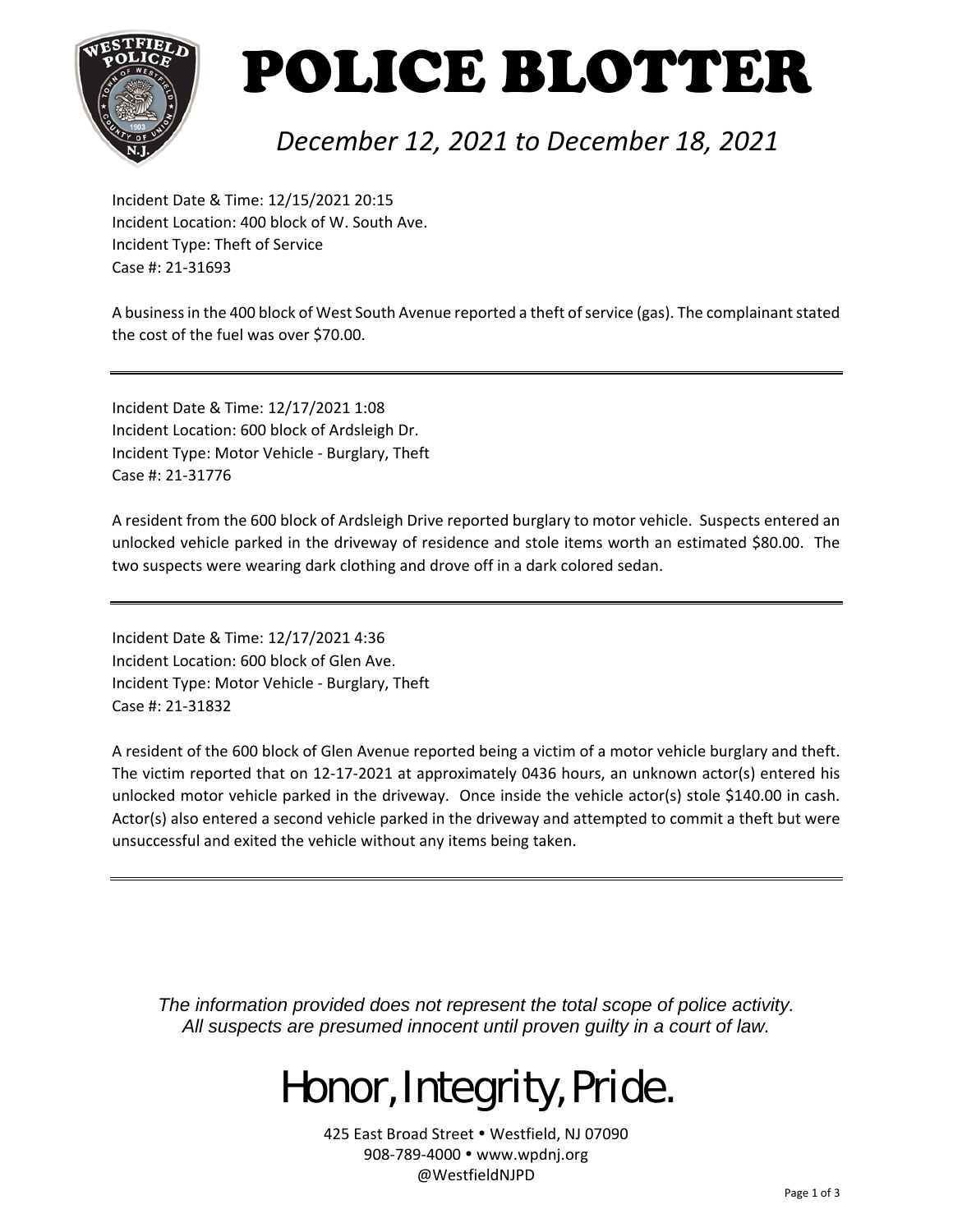

# POLICE BLOTTER

#### *December 12, 2021 to December 18, 2021*

Incident Date & Time: 12/17/2021 8:18 Incident Location: Karen Terr. Incident Type: Burglary ‐ Home, Theft Case #: 21‐31796

A resident of Karen Terrace reported an incident of residential burglary and theft, which occurred on 12‐ 17‐21 between 0540 and 0545 hours. Unknown offender(s) gained entry through an unlocked garage door and stole an estimated \$390.00 worth of valuables once inside the dwelling.

Incident Date & Time: 12/17/2021 9:39 Incident Location: Karen Terr. Incident Type: Motor Vehicle ‐ Burglary Case #: 21‐31810

During the early morning hours of 12-17-2021 a motor vehicle was burglarized on Karen Terrace. An unknown suspect(s) gain entry into the resident's unlocked vehicle which was parked in the driveway but did not remove anything from the interior. The incident is believed to have occurred between 05:40 and 05:45 hours. Victim could not provide any information regarding any suspects.

Incident Date & Time: 12/17/2021 16:04 Incident Location: 1200 block of Boynton Ave. Incident Type: Suspicious Incident / Person / Vehicle Case #: 21‐31847

A group of juvenile females were followed for an unknown length of time on foot by two adult white males. The males are described as both being approximately 60 years of age with one being tall and one being short in stature. One male is described as having red colored hair and the other having brown hair. The juvenile females turned and observed the two males at which time both males fled into a wooded area and separated from each other. The incident may have been observed by a third party witness who was out walking in the area. That witness or any other witness is kindly asked to contact the Westfield Police Department for a follow‐up interview.

*The information provided does not represent the total scope of police activity. All suspects are presumed innocent until proven guilty in a court of law.* 

## Honor, Integrity, Pride.

425 East Broad Street . Westfield, NJ 07090 908-789-4000 · www.wpdnj.org @WestfieldNJPD